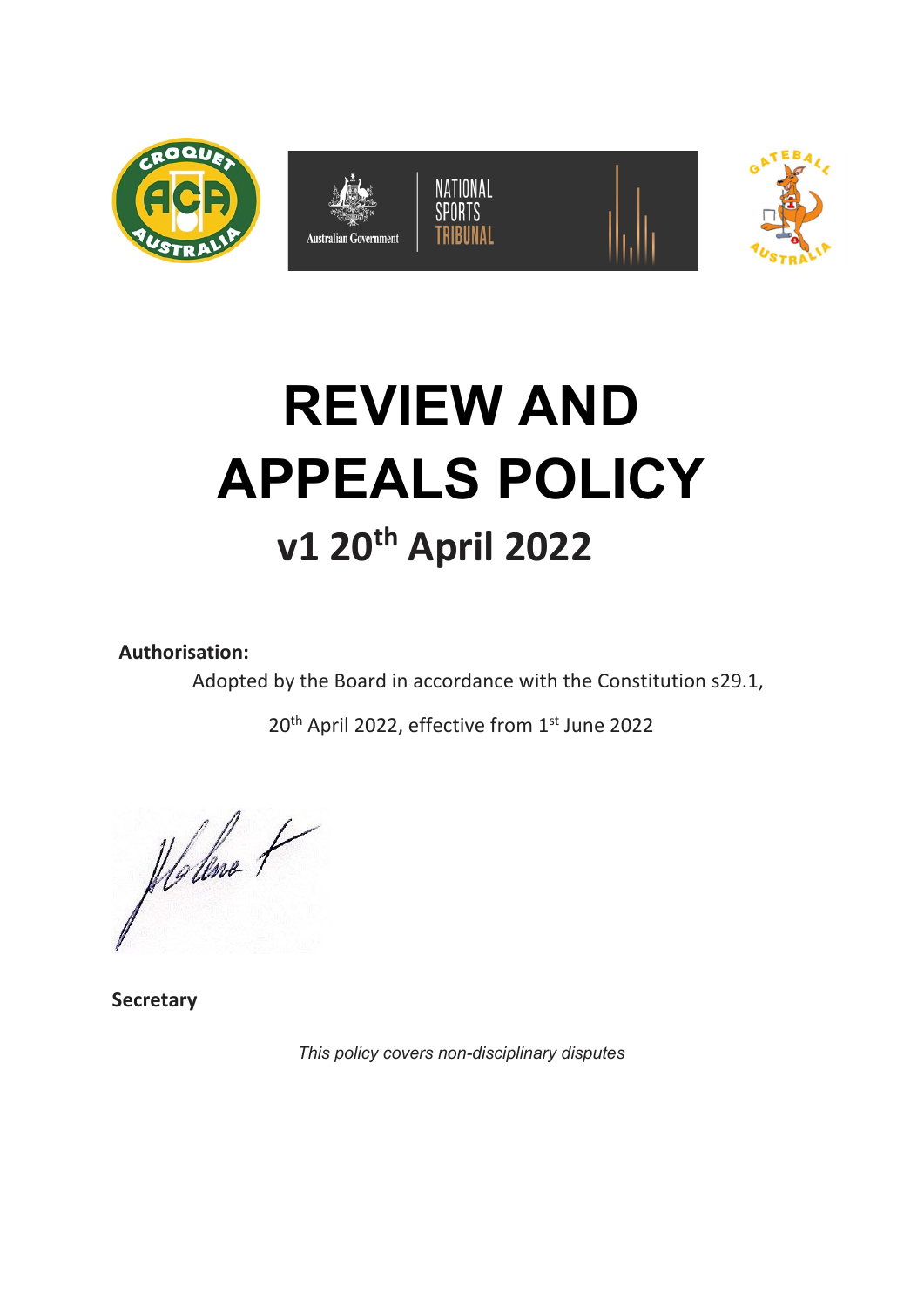## **Contents**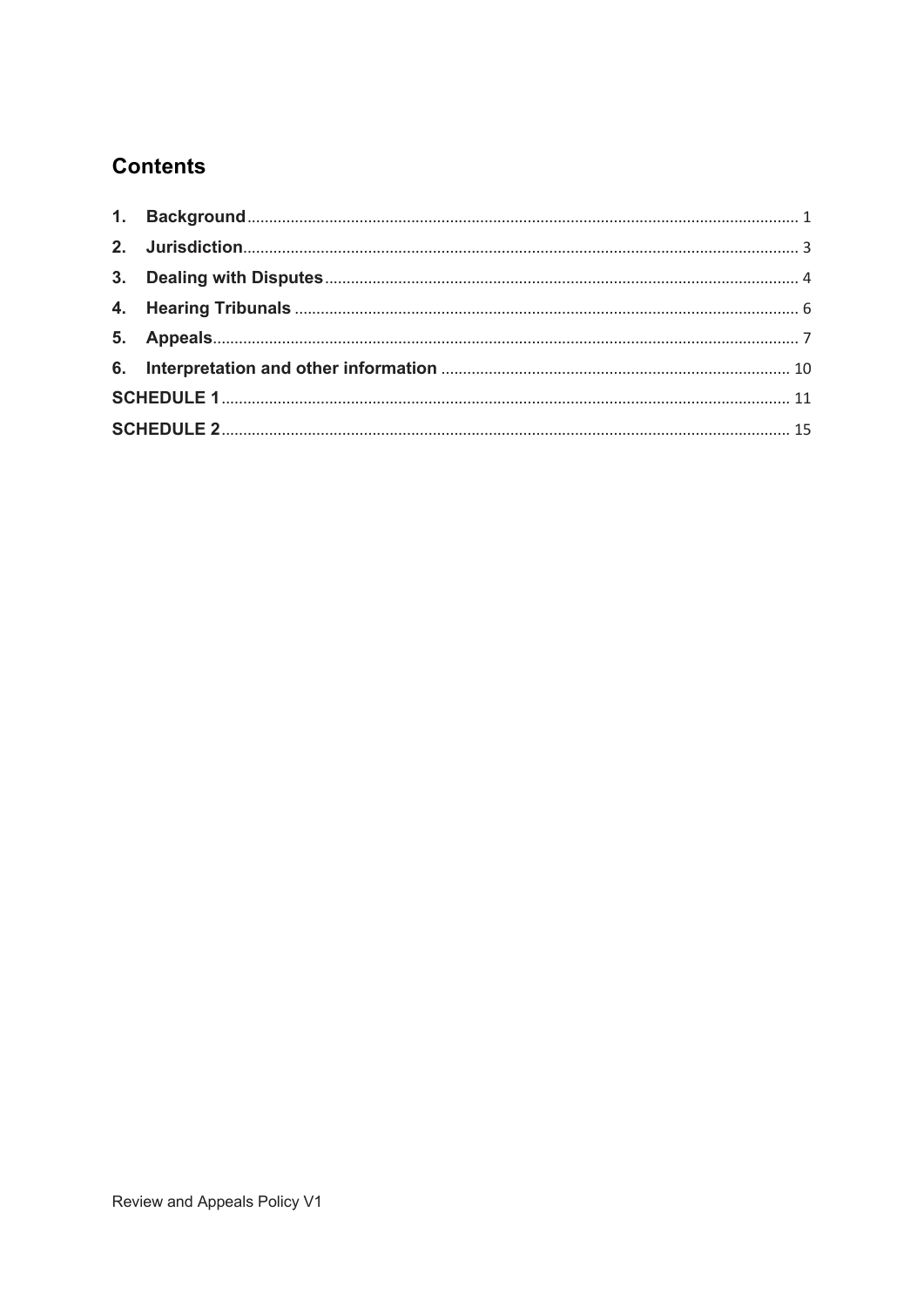## **1. Background**

#### 1.1. **Purpose**

This Policy:

- (a) Sets out the processes for resolving Disputes;
- (b) Can be adopted at the Australian Croquet Association Inc., Member Organisation and Affiliate level without amendment; and
- (c) Does not cover Personal Grievances or conduct and disciplinary matters arising under policies that form part of the National Integrity Framework or other Sport Organisation policies.

#### 1.2. **Definitions**

In this Policy the following words have the corresponding meaning:

**ACA** means Australian Croquet Association Inc, trading as Croquet Australia and Gateball Australia.

**Activity** means a Sport contest, match, competition, event, or activity (including training), whether on a one-off basis or as part of a series, league, or competition, sanctioned or organised by [NSO] or a Sport Organisation.

**Affiliate** means a member of a Member Organisation that is an incorporated association or company, including (as applicable) clubs, districts, regions and zones.

**Alternative Dispute Resolution** is a collective term for processes, such as mediation, to resolve disputes without the need for arbitration that will be applied to resolve the Alleged Breach in accordance with clauses 3.2-3.4.

**Appeals Tribunal** means the appeals tribunal established under clause 5, being either the NST or an Internal Appeals Tribunal as provided in this Policy.

**Authorised Provider** means any non-Sport Organisation authorised to conduct an Activity.

**Dispute** means any dispute between Relevant Persons, or between Relevant Persons and Relevant Organisations, or between Relevant Organisations, that arises in the context of their involvement in Sport, other than the categories of disputes set out in clause 2.2(b).

**Hearing Tribunal** means the first instance tribunal established to determine a Dispute, being either the NST General Division or an Internal Tribunal as provided in this Policy.

**Internal Appeals Tribunal** means an internal appeals tribunal established by a Sport Organisation under clause 5.

**Internal Tribunal** means an internal hearing tribunal established by a Sport Organisation under clause 4.

**Legal Practitioner** is a person holding a current practising certificate as a lawyer or barrister in any Australian jurisdiction.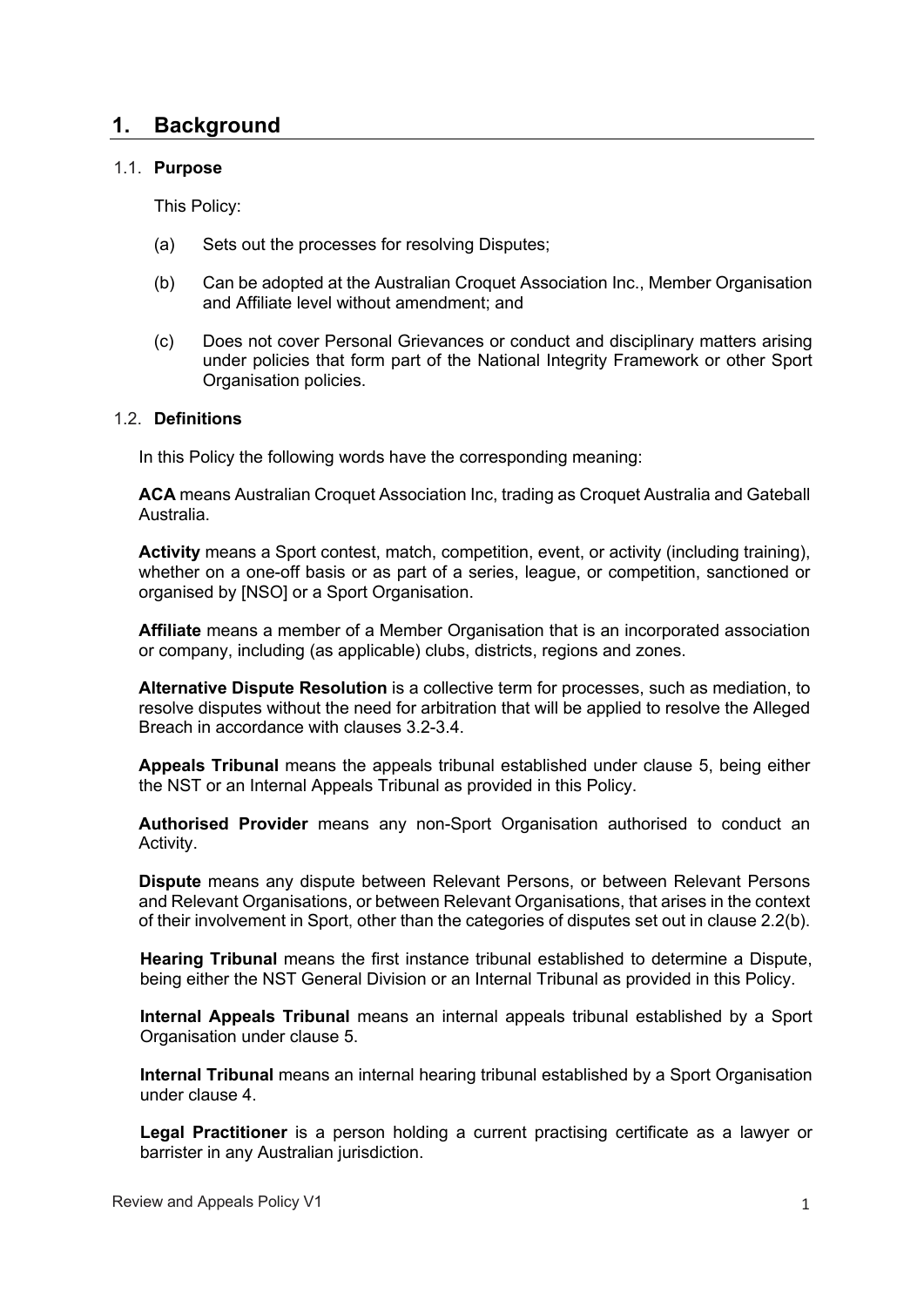**Member** means a member of ACA or other Sport Organisation admitted in any category of membership in accordance with the provisions of the ACA Constitution or the Sport Organisation Constitution, as the case may be.

**Member Organisation** means a sporting organisation that is a member of [NSO] in accordance with the provisions of the ACA Constitution.

**National Integrity Framework** means the set of "National Integrity Framework" integrity policies produced by Sport Integrity Australia from time to time.

**NST** means the National Sports Tribunal established under the NST Legislation.

**NST Eligible Matter** means a matter that is a kind of dispute that falls within the jurisdiction of the NST.

**NST Excluded Matter** means a matter that is a kind of dispute that is expressly excluded from the NST's jurisdiction.

**NST Legislation** means the *National Sports Tribunal Act 2019* (Cth) (**NST Act**), and any legislative instruments made under the NST Act as may be in force from time to time, including the *National Sports Tribunal Rule 2020* (Cth), *National Sports Tribunal (Practice and Procedure) Determination 2021* (Cth) and *National Sports Tribunal Act 2019 - Principles for Allocating a Member to a Dispute 2020*.

#### **Participant** means:

- (a) Athletes who are registered with a Sport Organisation or entitled to participate in an Activity;
- (b) Coaches appointed to train an athlete or team in an Activity;
- (c) Administrators who have a role in the administration or operation of a Sport Organisation, including owners, directors, committee members or other persons;
- (d) Officials including referees, umpires, technical officials, or other officials appointed by a Sport Organisation or any league, competition, series, club or team sanctioned by a Sport Organisation;
- (e) Support personnel who are appointed in a professional or voluntary capacity by a Sport Organisation or any league, competition, series, club or team sanctioned by a Sport Organisation including sports science sport medicine personnel, team managers, agents, selectors, and team staff members.

**Personal Grievance** means any type of interpersonal conflict or dispute between Relevant Persons or between Relevant Persons and Relevant Organisations that does not engage the rules, policies or by-laws of a Sport Organisation.

**Policy** means this Review and Appeals Policy, including any schedules.

**Protected Disclosure** means, where a Sport Organisation is a "regulated entity" under the whistleblower laws in the *Corporations Act 2001* (Cth), a disclosure of information to the Sport Organisation that qualifies for protection under those laws.

**Relevant Organisation** means any of the following organisations: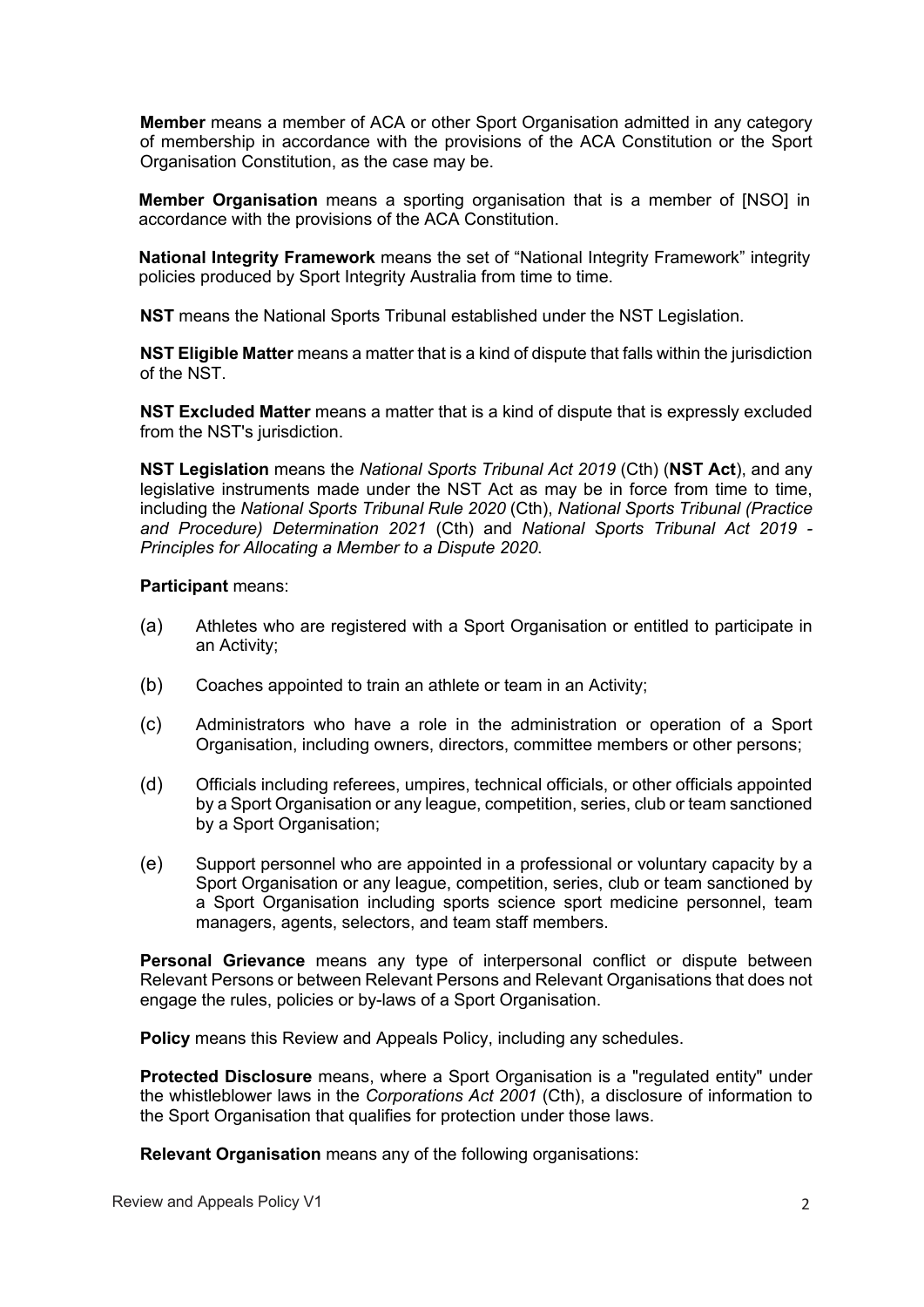- (a) A Sport Organisation;
- (b) An Authorised Provider;
- (c) A team, which means any collection or squad of athletes who compete and/or train in the Sport; and
- (d) Any other organisation that has agreed to be bound by this Policy.

**Relevant Person** means any of the following individuals:

- (a) An individual registered as a member of a Sport Organisation;
- (b) A Participant;
- (c) An employee employed by ACA, a Sport Organisation or an Authorised Provider;
- (d) A contractor engaged directly or via an organisation to provide services for or on behalf of ACA, a Sport Organisation or an Authorised Provider;
- (e) A volunteer engaged by ACA, a Sport Organisation or an Authorised Provider in any capacity who is not otherwise an employee or contractor, including directors and office holders, officials, administrators and team and support personnel; and
- (f) Any other individual who has agreed to be bound by this Policy.

**Sport** means the sports of Croquet and Gateball and a reference to Sport means collectively ACA, Member Organisations and Affiliates.

**Sport Organisation** means ACA and each Member Organisation or Affiliate that has adopted this Policy.

**Vulnerable Person** means a person who is:

- (a) Under the age of 18; or
- (b) Aged 18 or over, but is or may be unable to take care of themselves, or is unable to protect themselves against harm or exploitation, by reason of age, illness, trauma or disability, or any other reason

## **2. Jurisdiction**

#### 2.1 **To Whom the Policy Applies**

This Policy applies to Relevant Persons and Relevant Organisations.

#### 2.2 **When the Policy Applies**

- (a) This Policy applies to Disputes between:
	- (i) Relevant Persons;
	- (ii) Relevant Persons and Relevant Organisations; or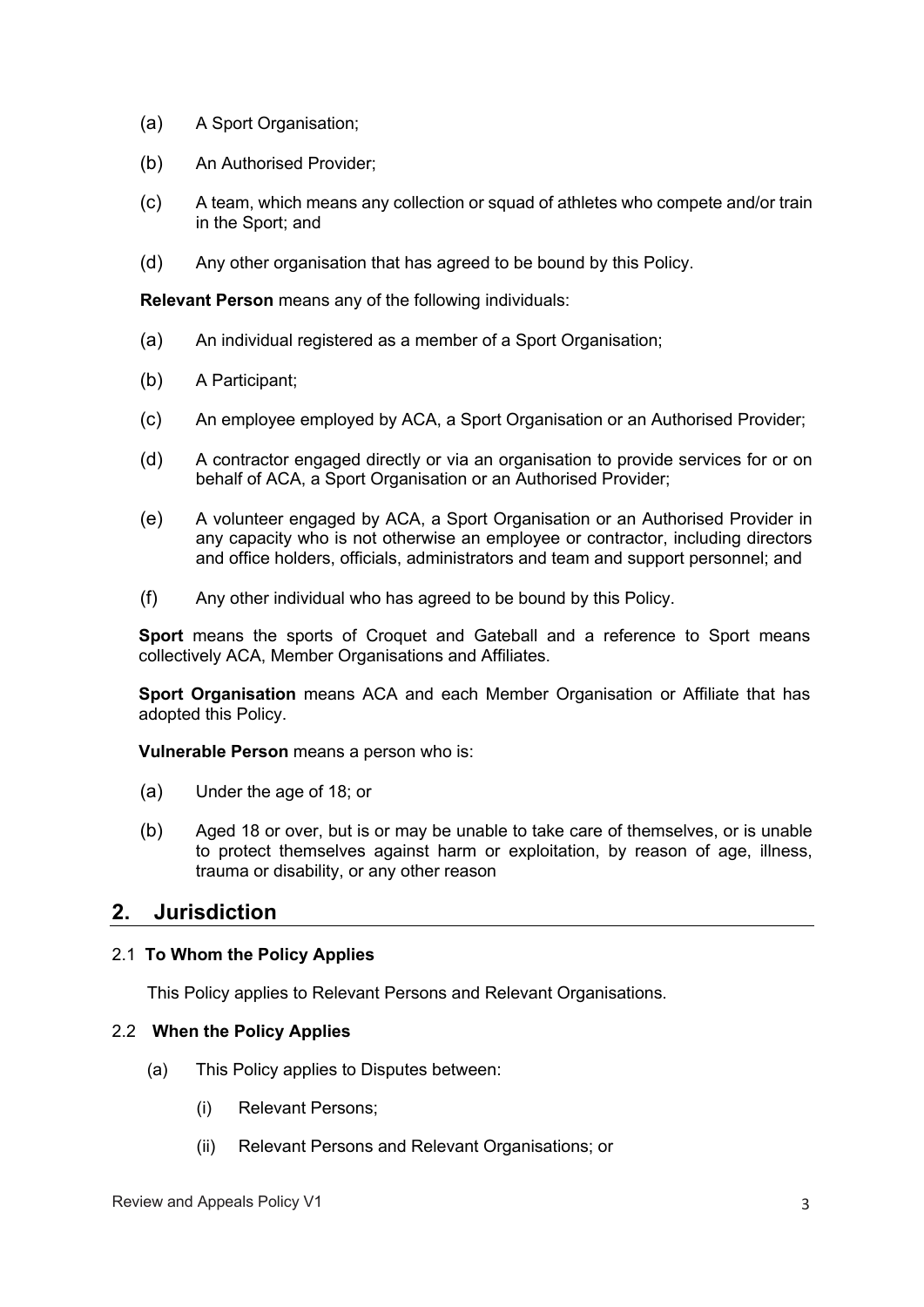(iii) Relevant Organisations,

in their capacity as Relevant Persons or Relevant Organisations relating to their involvement in the Sport.

- (b) The Policy does not apply to the following:
	- (i) A breach of any of the policies that form part of the National Integrity Framework;
	- (ii) A breach of another ACA or Sport Organisation policy where that breach is covered by the ACA Conduct and Disciplinary Policy;
	- (iii) Disputes that arise under any ACA policy where that policy provides for a specific dispute resolution process other than that covered by the ACA Conduct and Disciplinary Policy;
	- (iv) A Personal Grievance;
	- (v) A Protected Disclosure;
	- (vi) A breach of any other Sport Organisation policy in respect of which a Sport Organisation expressly excludes the application of this Policy; and
	- (vii) Interactions between Relevant Persons and/or Relevant Organisations that are not related to Sport and/or are not in their capacity as Relevant Persons or Relevant Organisations.

#### 2.3 **Vulnerable Persons**

Where a party to a Personal Grievance is a Vulnerable Person, the parent or guardian of the Vulnerable Person may act on behalf of the Vulnerable Person and accompany them throughout the resolution process, including during any facilitated resolution process, hearing process or appeal process.

## **3. Dealing with Disputes**

#### 3.1 **Informal steps for resolving Disputes under this Policy**

- (a) Relevant Persons (and Relevant Organisations where applicable) are encouraged to attempt to resolve any Dispute that is subject to this Policy amongst themselves in the first instance.
- (b) Where a Dispute is unable to be resolved directly through discussion, or one of the parties to the disagreement is uncomfortable with approaching the other party directly or is otherwise unable to do so, the matter may then be referred to the management of the Sport Organisation at the level at which the Dispute occurred.

*[For example, if the subject of the Dispute relates to interactions at local Club level and the parties to the Dispute are unable to resolve it amongst themselves, it may then be referred to the management of that Club.]*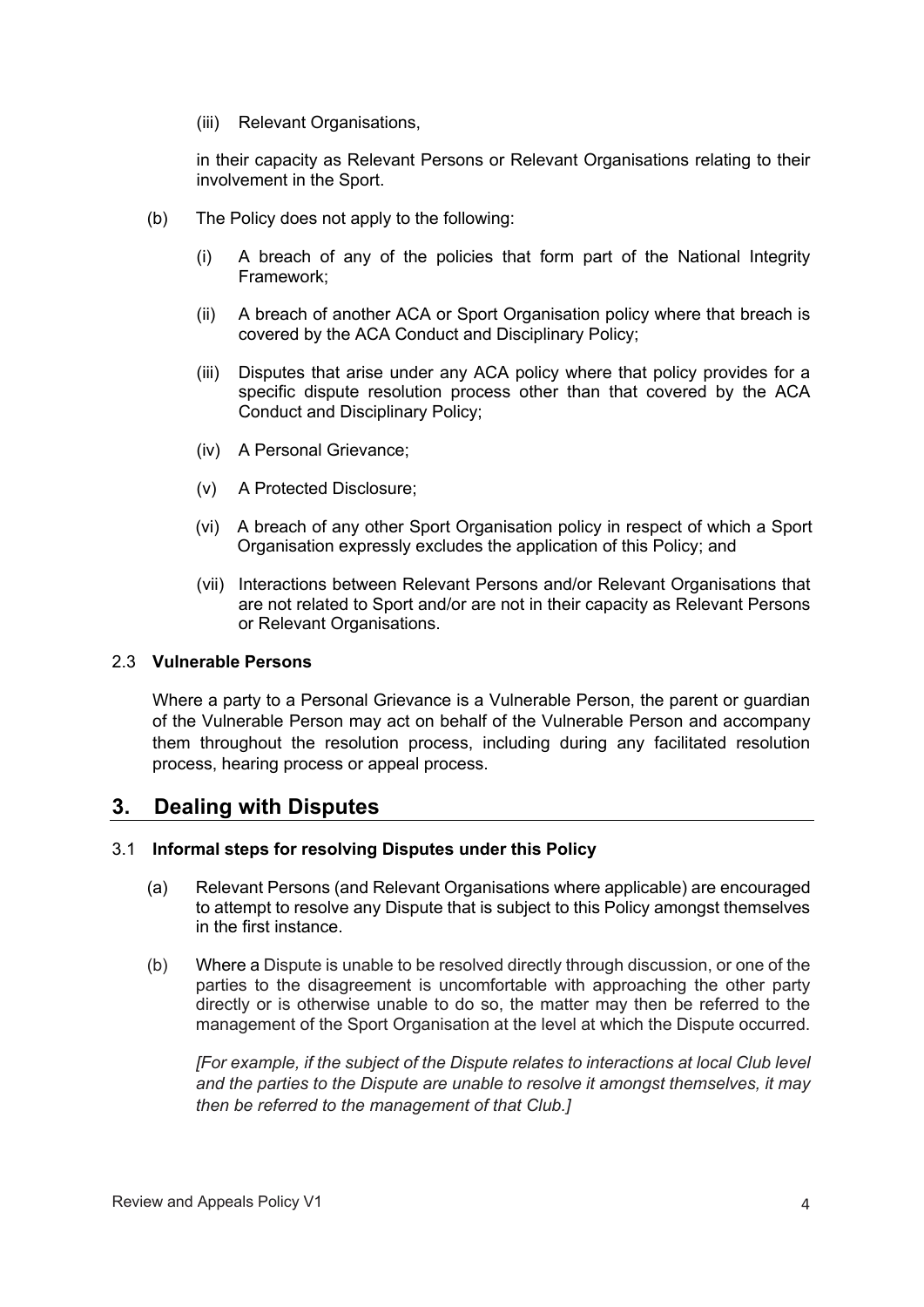(c) Where the relevant Sport Organisation or a member of the administration of the relevant Sport Organisation is a party to a Dispute, the matter should instead be referred to the management of the Sport Organisation of the next level up.

*[For example, if a Dispute at local Club level involves an individual involved in the running of the Club, it should instead be referred to the relevant Member Organisation.]*

(d) If the Dispute is referred to a Sport Organisation without clear indication of the knowledge or consent of the other party to the Dispute, the Sport Organisation will notify that other party prior to referring the Dispute to formal Alternative Dispute Resolution.

#### 3.2 **Alternative Dispute Resolution**

- (a) If a Sport Organisation considers the Dispute may appropriately be resolved through Alternative Dispute Resolution, it may seek in writing the consent of the parties to the Dispute to refer the Dispute for Alternative Dispute Resolution.
- (b) If the parties to the Dispute agree to Alternative Dispute Resolution and:
	- (i) The Dispute is at Affiliate or Member Organisation level, the relevant Sport Organisation may either:
		- (A) Seek the consent of ACA to refer the Dispute to mediation or conciliation in the NST and, if given, ACA will:
			- 1. Refer the matter if it is an NST Eligible Matter; or
			- 2. Apply to the NST CEO for approval if neither an NST Eligible or NST Excluded Matter, failing which it will be dealt with under clause  $3.2(b)(i)(B)$ ; or
		- (B) Refer the Dispute to internal or external mediation or conciliation.
	- (ii) The Dispute is at national level, ACA will refer the Dispute to the NST for conciliation or mediation. Where the Dispute is between two Relevant Persons, ACA will be the referring entity to the NST.
- (c) The parties to the Dispute must participate in the Alternative Dispute Resolution in good faith.

#### 3.3 **NST Facilitated Resolution of Dispute**

- (a) The NST will facilitate the Alternative Dispute Resolution of any Dispute properly referred to it under clause 3.2(b) in accordance with the NST Legislation.
- 3.4 ACA is responsible for making the application for Alternative Dispute Resolution at the NST. The application fee may be paid by one party, or by the parties together, apportioned as agreed between them. Service charges may also be payable to the NST,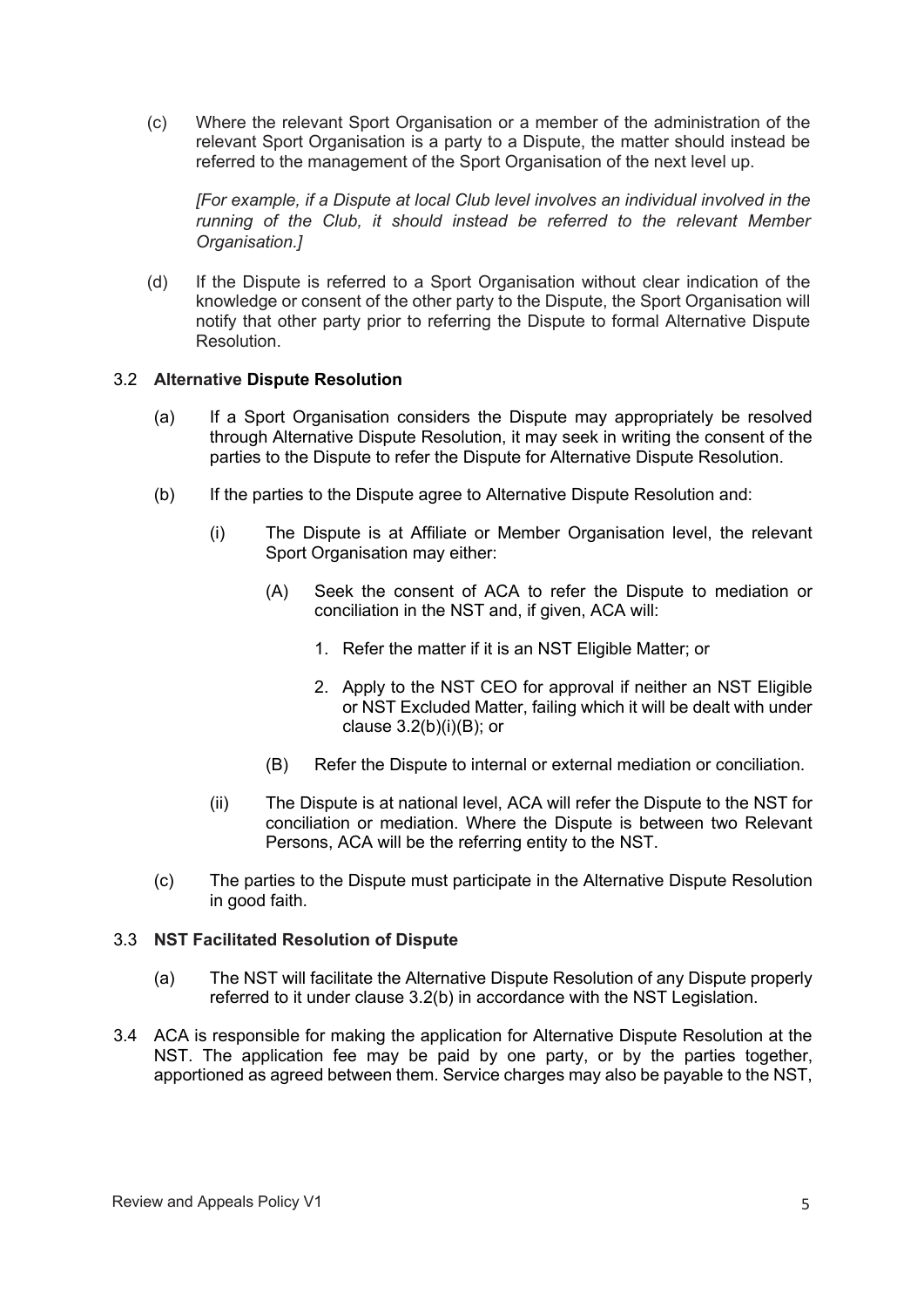which will be negotiated as between the parties to the dispute and the NST, and determined by the NST CEO. **Independent Facilitated Resolution of Dispute**

- (a) Any mediation or conciliation (other than where conducted by the NST) will be undertaken in accordance with the rules prescribed by the Sport Organisation (internal) or the provider (external) as the case may be.
- (b) For external mediation, any costs associated with appointing a facilitator will be agreed before the facilitated resolution session commences and will be apportioned evenly between the parties (unless otherwise agreed between the parties).

#### 3.5 **Failure to Resolve Dispute**

- (a) If the Dispute is resolved through Alternative Dispute Resolution under this clause 3, the Dispute will be considered closed under this Policy. Any ongoing issues between the parties to the Dispute must be dealt with by them in their personal capacity.
- (b) If Alternative Dispute Resolution does not resolve the Dispute, the Sport Organisation will, if both parties agree in writing, refer the Dispute to a Hearing Tribunal.
- (c) All Disputes must be submitted by the parties to the Dispute to a hearing before the relevant Hearing Tribunal, and appealed to an Appeals Tribunal if required, for determination before commencing any proceedings relating to the Dispute or becoming a party to any such proceedings in a court of law.

## **4. Hearing Tribunals**

#### 4.1 **Determining the Hearing Tribunal**

- (a) Where the Sport Organisation is to refer the Dispute to a Hearing Tribunal:
	- (i) If the Alleged Breach is at Affiliate or Member Organisation level, the relevant Sport Organisation must:
		- (A) Seek the consent of ACA to refer the Alleged Breach to the NST General Division and, if given, ACA will:
			- 1. Refer the matter if it is an NST Eligible Matter; or
			- 2. Apply to the NST CEO for approval if neither an NST Eligible or NST Excluded Matter, failing which it must be dealt with under clause 4.1(a)(i)(B); or
		- (B) If the consent of ACA is not given, or if the NST cannot deal with the matter, refer the Alleged Breach to an Internal Tribunal.
	- (ii) If the Alleged Breach is at national level, ACA must:
		- (A) If an NST Eligible Matter, refer the Alleged Breach to the NST General Division; or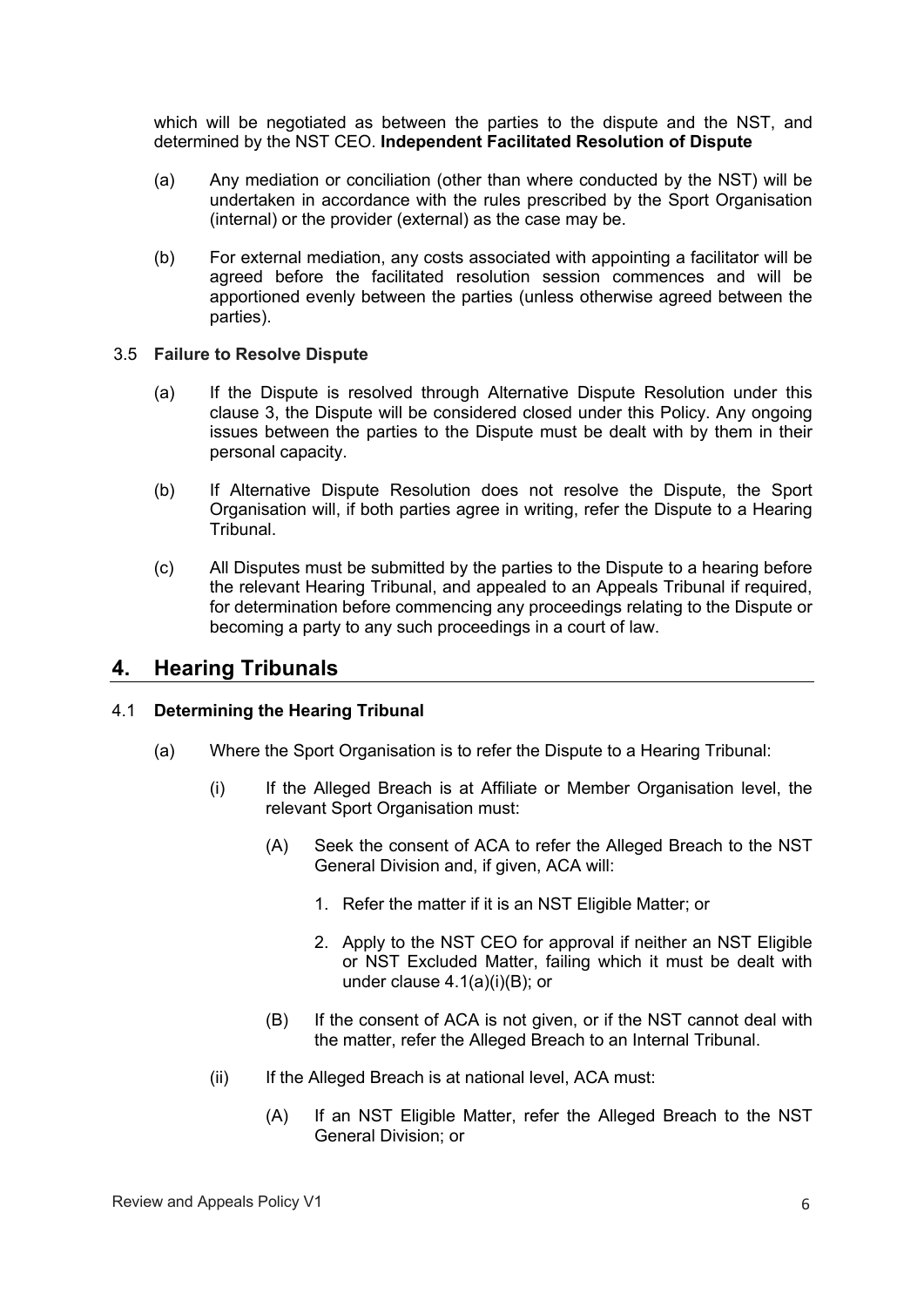- (B) If neither an NST Eligible or NST Excluded Matter, apply to the NST CEO for approval to hear the matter in the NST General Division, failing which it must be dealt with under clause 4.1(a)(ii)(C); or
- (C) If the NST cannot deal with the matter, refer the Alleged Breach to an Internal Tribunal.
- (b) Where an application to the NST for arbitration is made, ACA is responsible for making the application. The application fee may be paid by one party, or by the parties together, apportioned as agreed between them. Service charges may also be payable to the NST, which will be negotiated as between the parties to the dispute and the NST at the Preliminary Conference, and determined by the NST CEO.

#### 4.2 **Arbitration in the NST**

If arbitration is sought in the NST General Division, the NST will arbitrate the Dispute in accordance with the NST Legislation.

#### 4.3 **Internal Tribunal**

If a Dispute is to be determined by an Internal Tribunal, the Internal Tribunal will be convened and operate in accordance with the tribunal procedure outlined in Schedule 1.

#### 4.4 **Notification of Hearing Tribunal decision**

The Hearing Tribunal will notify the parties of the decision in accordance with its relevant procedures (including the procedure in Schedule 1 for the Internal Tribunal).

#### **5. Appeals**

#### 5.1 **Parties entitled to appeal**

Each party to a Dispute is entitled to appeal the decision of a Hearing Tribunal under this Policy (each an **Appellant**) solely on the following Grounds of Appeal:

- (a) The Hearing Tribunal failed to abide by this Policy and/or the NST Legislation (as the case may be) and such failure resulted in a denial of natural justice; and/or
- (b) No reasonable decision maker in the position of the Hearing Tribunal, based on the material before them, could reasonably make such a decision.

#### 5.2 **Notice of appeal**

- (a) To submit a valid notice of appeal, an Appellant must, within 14 days of the date of receipt of the decision made by the Hearing Tribunal:
	- (i) If the Hearing Tribunal was the NST General Division:
		- (A) Lodge an 'Application for an Appeal' form with the NST, which must state in full their Grounds of Appeal;
		- (B) Pay the requisite application fee; and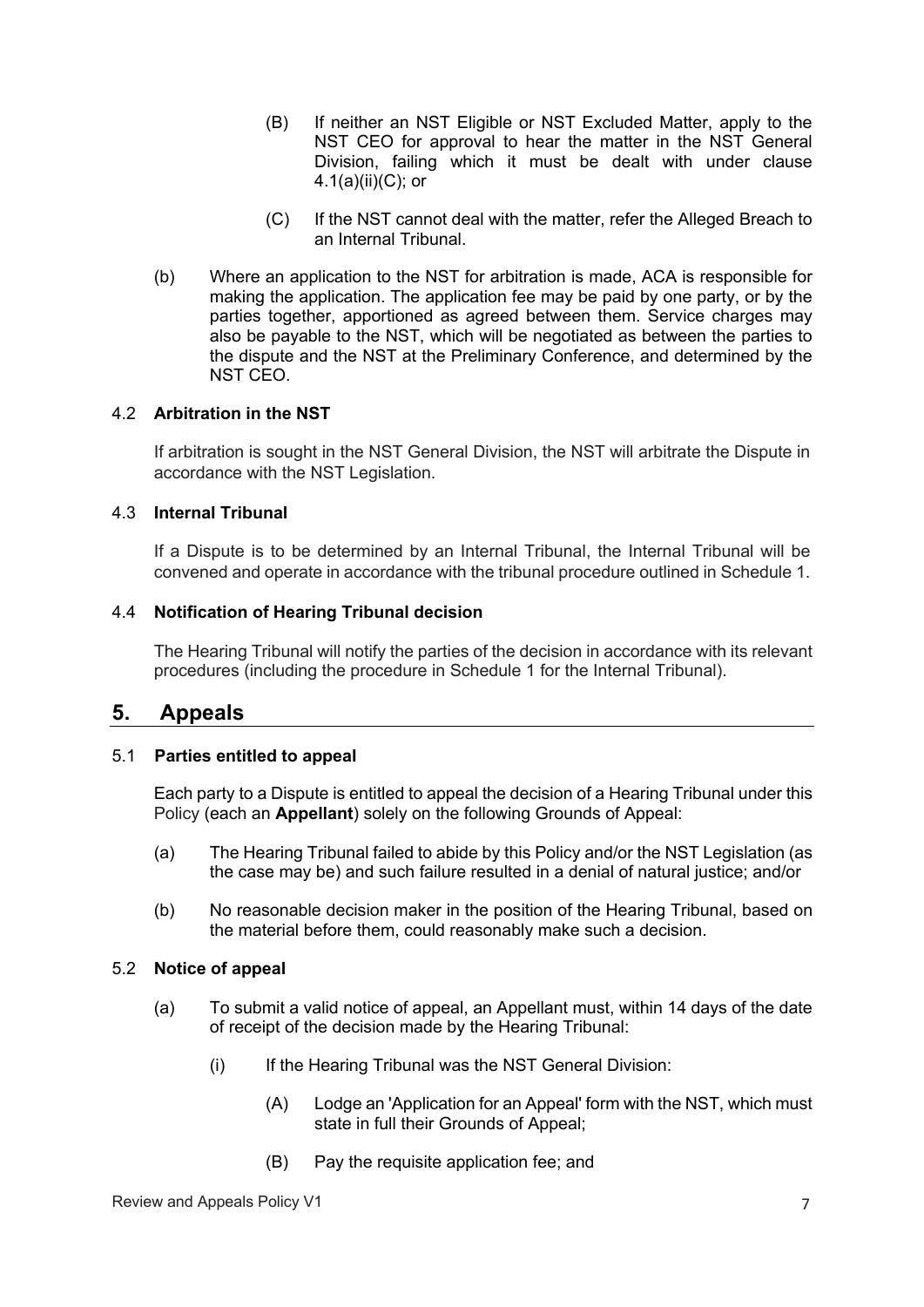- (C) Serve, by email, by post, or physically, on the other parties to the appeal a copy of the 'Application for an Appeal'; or
- (ii) If the Hearing Tribunal was an Internal Tribunal:
	- (A) If the Alleged Breach is an NST Excluded Matter:
		- 1. Lodge with the relevant Sport Organisation the Notice of Appeal stating they wish to appeal, which states in full their Grounds of Appeal, including any relevant documents as annexures;
		- 2. Pay the appeal fee as set from time to time by the Sport Organisation; and
		- 3. Serve, by email, by post, or physically, on the other parties to the appeal a copy of the Notice of Appeal; or
	- (B) If the Alleged Breach is at national level and is either an NST Eligible Matter, or not an NST Excluded Matter:
		- 1. Lodge an 'Application for an Appeal' form with the NST, which must state in full their Grounds of Appeal;
		- 2. Pay the requisite application fee; and
		- 3. Serve, by email, by post, or physically, on the other parties to the appeal a copy of the 'Application for an Appeal',

#### (together, a **Notice of Appeal**).

- (b) If an appeal is lodged under:
	- (i) Clause 5.2(a)(i), the matter must be dealt with in the NST Appeals Division; or
	- (ii) Clause  $5.2(a)(ii)(A)$ , the matter must be dealt with by an Internal Appeals Tribunal;
	- (iii) Clause 5.2(a)(ii)(B), and it is neither an NST Eligible or NST Excluded Matter, [NSO] may apply to the NST CEO for approval, and if the NST CEO does not approve the matter, it must be dealt with by an Internal Appeals Tribunal; or
	- $(iv)$  Clause 5.2(a)(ii)(B) and it is an NST Eligible Matter, it must be dealt with by the NST Appeals Division.

#### 5.3 **Appeals in the NST Appeals Division**

- (a) If an Appellant lodges a valid Notice of Appeal in the NST Appeals Division, the NST will determine the matter.
- (b) The procedure for an appeal in the NST Appeals Divisions will be in accordance with clause 5.2 and the NST Legislation.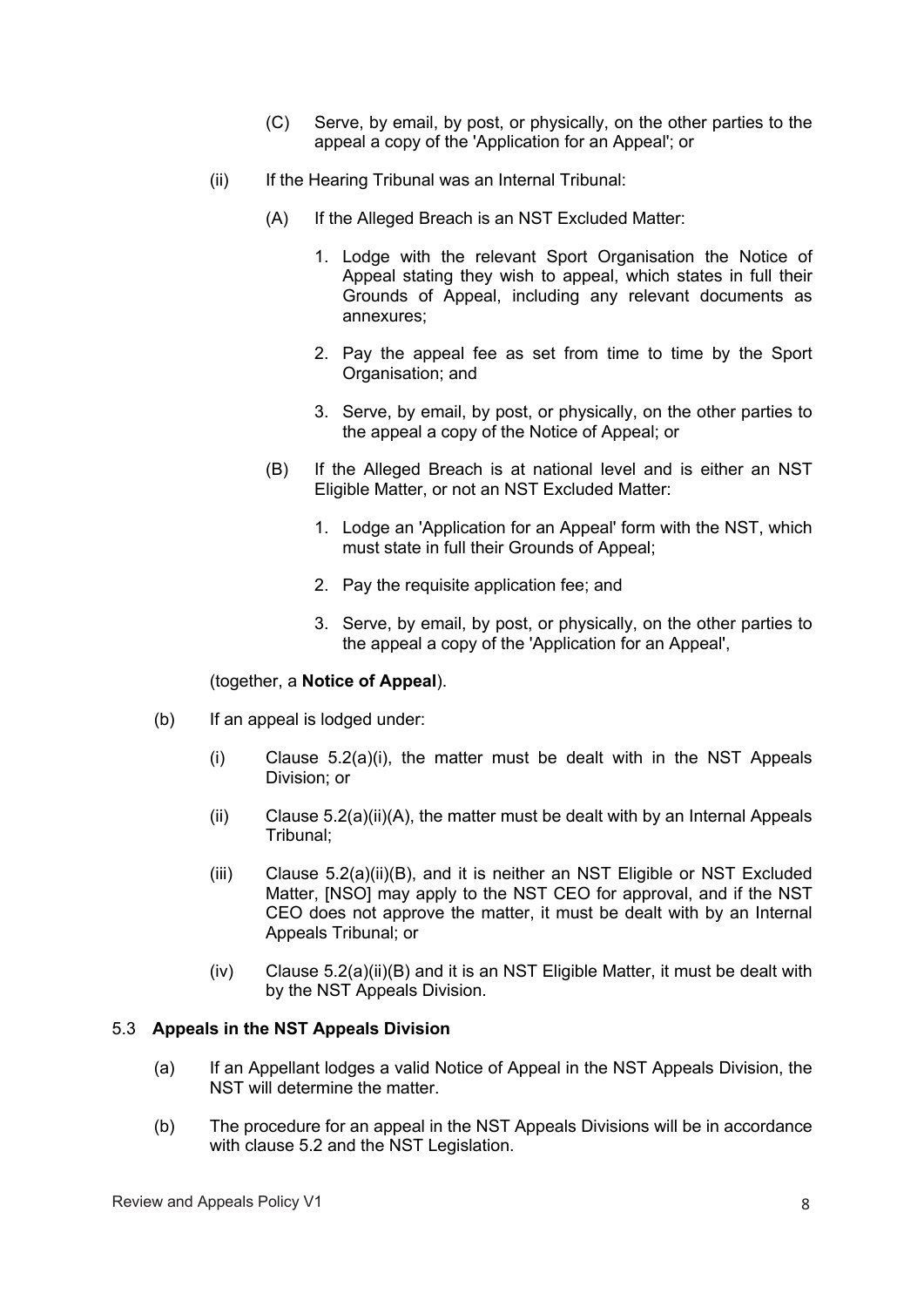#### 5.4 **Internal Appeals Tribunal**

- (a) If an Appellant lodges a valid Notice of Appeal to be dealt with by an Internal Appeals Tribunal, the Internal Appeals Tribunal will determine the matter.
- (b) The procedure for an appeal in an Internal Appeals Tribunal will be in accordance with clause 5.2 and Schedule 2.

#### 5.5 **Determination by Appeals Tribunal**

The Appeal Tribunal's arbitration of the appeal must determine, on the balance of probabilities, whether one or both Grounds of Appeal (as applicable) are proven and must not rehear the matter or the facts of the Dispute.

#### 5.6 **Notification of outcome**

The Appeal Tribunal will notify the parties to the proceeding of the decision in accordance with its relevant procedures.

#### 5.7 **Confidentiality**

- (a) All Disputes (and all information disclosed in relation to them), including the outcomes of any facilitated resolution process or hearing process will be kept confidential by the Sport Organisation, and will not be disclosed to any third parties, except as provided in this clause.
- (b) ACA and other Sport Organisations may make the following disclosures:
	- (i) To the parties to the Dispute in relation to the facilitated resolution process or hearing/appeal process to ensure a fair process;
	- (ii) To any person to facilitate the resolution of the Dispute under this Policy;
	- (iii) To external agencies so they can deal with relevant conduct (e.g., Sport Integrity Australia, law enforcement or regulatory authorities, a child protection agency, State/Territory fair trading authority, the Australian Securities & Investments Commission);
	- (iv) To Members or other Sport Organisations to inform them of the resolution of the Dispute;
	- (v) To any third party for the primary purpose of:
		- (A) Preventing or lessening a risk to the safety, health or wellbeing of a person; or
		- (B) Protecting children participating in a sport; or
		- (C) Protecting the safety of participants in a sport; and
	- (vi) As required by law, any court or the NST.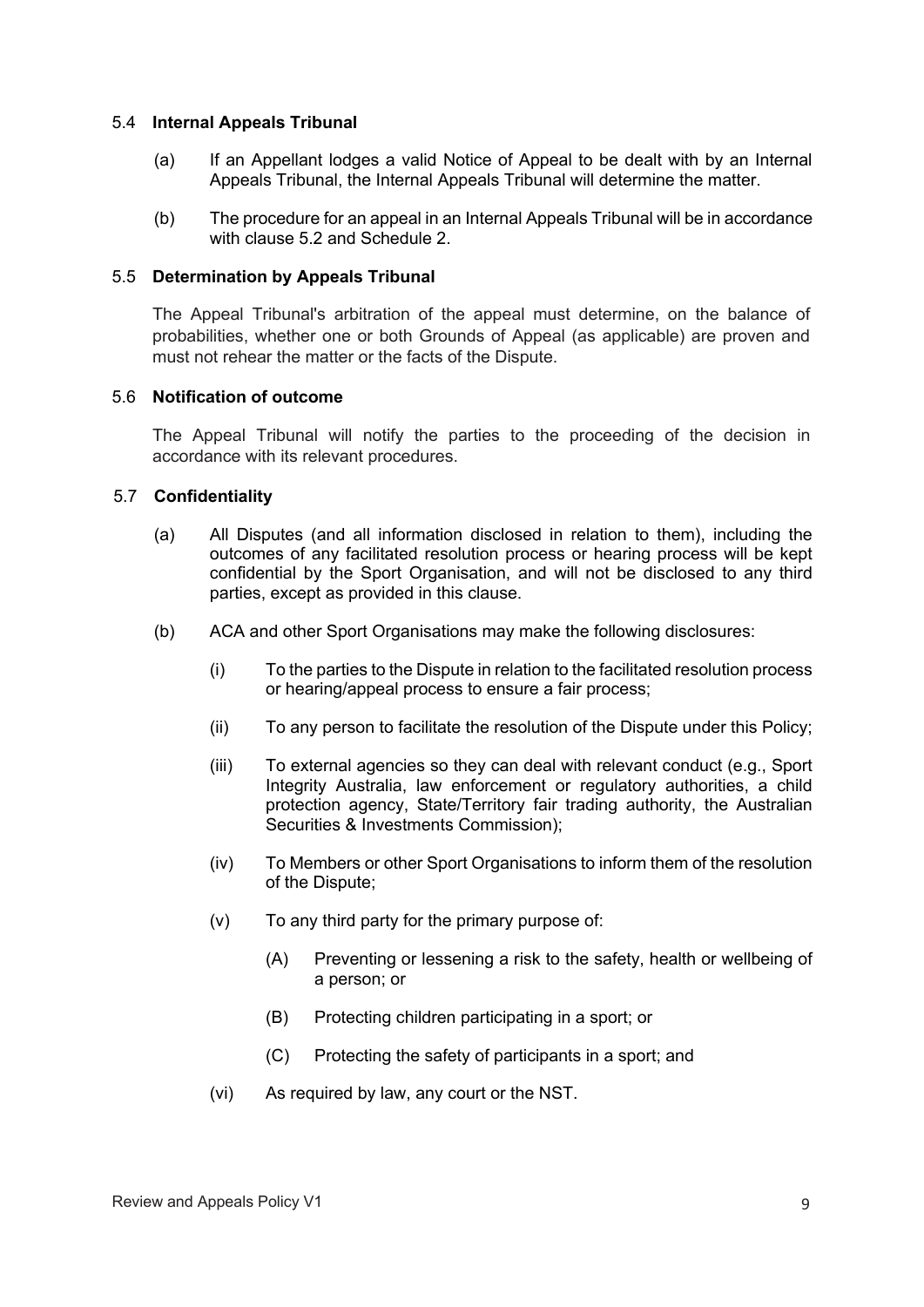## **6. Referral of Disputes to the NST**

- 6.1 The processes outlined in sections 3, 4 and 5 of this Policy can replace any other disciplinary process, investigation, alternative dispute resolution process or tribunal process set out in any policy, by-law or rule of ACA or any Sport Organisation, at the absolute discretion of the Board of ACA unless specifically excluded by section 2.2(b) of this Policy.
- 6.2 ACA may require any dispute at any level of the sport to be managed or processed in accordance with this Policy at any time, and specifically may refer such dispute to be arbitrated, mediated, conciliated or appraised by the NST in accordance with the NST Legislation, irrespective of whether any deadline or time limit has expired, and irrespective of the stage of process the matter has reached.

## **7. Interpretation and other information**

#### 7.1 **Commencement**

This Policy commences on the date outlined on the front cover (**Commencement Date**).

#### 7.2 **Prior Disputes**

All Disputes, including Disputes that commenced prior to the Commencement Date, will be dealt with under this Policy.

#### 7.3 **Interpretation**

- (a) Any document required to be provided under this Policy may be given by:
	- (i) Sending it to an email or other electronic address, or to a postal address, nominated by the recipient party; or
	- (ii) Email, post or hand delivering it to that party's registered office.
- (b) A document is taken to have been received under this Policy if sent by email or other electronic transmission, on the date of transmission, or if hand delivered, on the date of delivery or if sent by post, 5 business days after it was sent.

#### 7.4 **Amendment**

- (a) A Sport Organisation may amend this Policy from time to time and must make the new version available on its website as soon as possible, including the date on which any amendments take effect.
- (b) Any Dispute under this Policy which is not finalised at the time of an amendment to this Policy will continue to be processed under the substantive provisions of this Policy in force at the time a Sport Organisation receives notice of the Dispute, unless a Sport Organisation and/or a Hearing Tribunal determines the principle of "lex mitior" appropriately applies in the circumstances.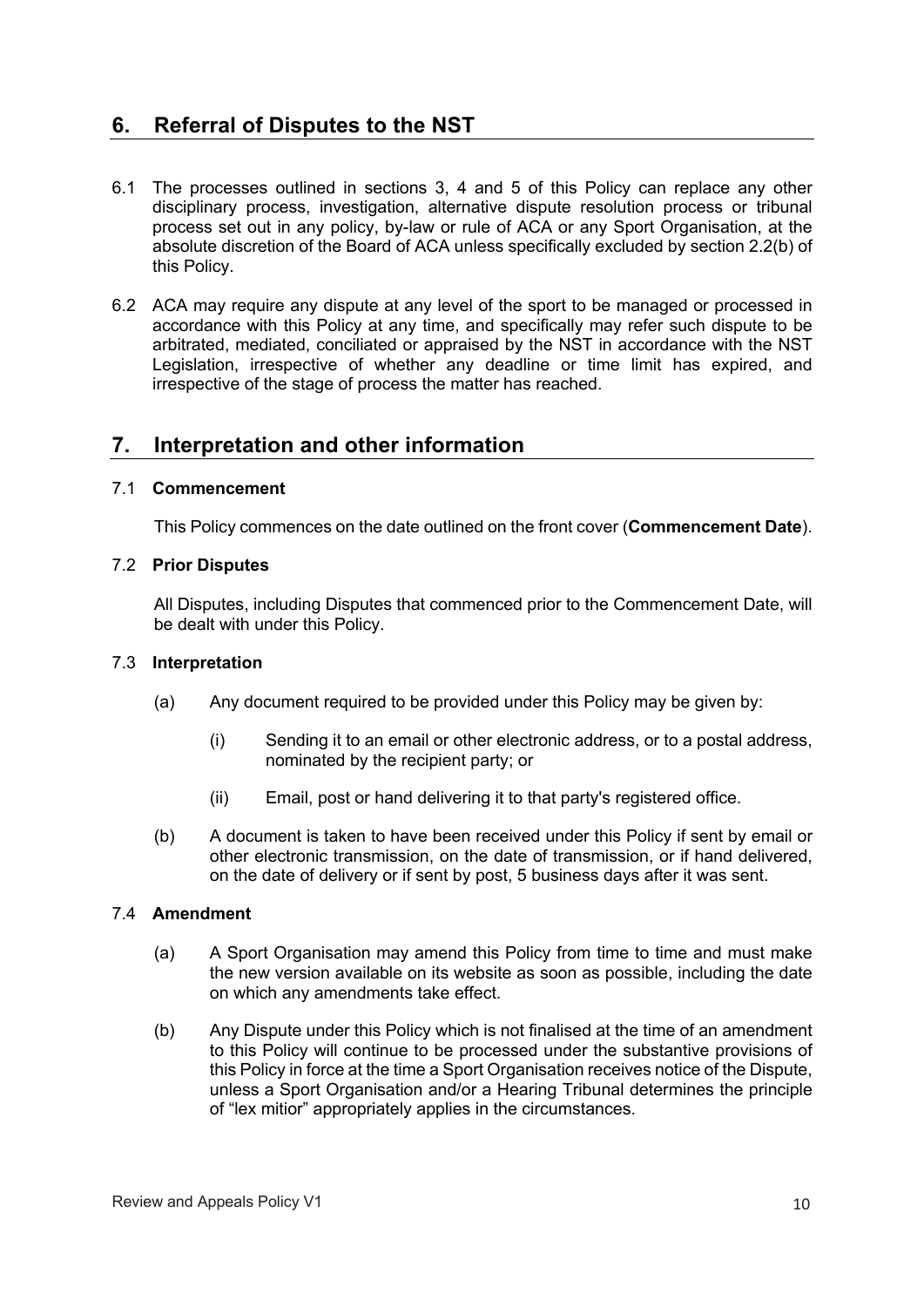#### **SCHEDULE 1**

#### **Internal Tribunal Procedure**

#### **Interpretation**

1. In this Schedule:

**Chair** means the chair of a particular Internal Tribunal in accordance with this Schedule.

**Legal Practitioner** is a person holding a current practising certificate as a lawyer or barrister in any Australian jurisdiction.

**Sports Administrator** means a person who currently, or within the previous five years, is or has been employed in the field of sports administration.

**Tribunal Member** means an individual person sitting on an Internal Tribunal.

- 2. Defined terms not otherwise defined in this Schedule have the meaning given to them in the Policy.
- 3. All clause references refer to this Schedule unless otherwise provided.

#### **Convening Internal Tribunal**

- 4. Where required under clause 4.1 of the Policy, the Sport Organisation will convene an Internal Tribunal in accordance with this Schedule.
- 5. The Internal Tribunal shall be convened as soon as reasonably practicable after a referral under clause 4.1 of the Policy and shall endeavour to convene no later than two weeks after notification by the Sport Organisation.

#### **Composition of Internal Tribunal**

- 6. Subject to clause 8, each Internal Tribunal shall:
	- (a) Comprise three Tribunal Members selected by the Sport Organisation;
	- (b) Comprise at least one Legal Practitioner and one Sports Administrator;
	- (c) Be chaired by the Chair, who shall be appointed by the Sport Organisation and shall be:
		- (i) A Legal Practitioner; and
		- (ii) A person of experience and skills suitable to the function of chairing a tribunal.
- 7. The Sport Organisation shall use reasonable endeavours to ensure that the Tribunal Members selected for any particular Internal Tribunal:
	- (a) Do not have an actual or perceived conflict of interest in relation to the Dispute that might reasonably call into question the impartiality of the Internal Tribunal; and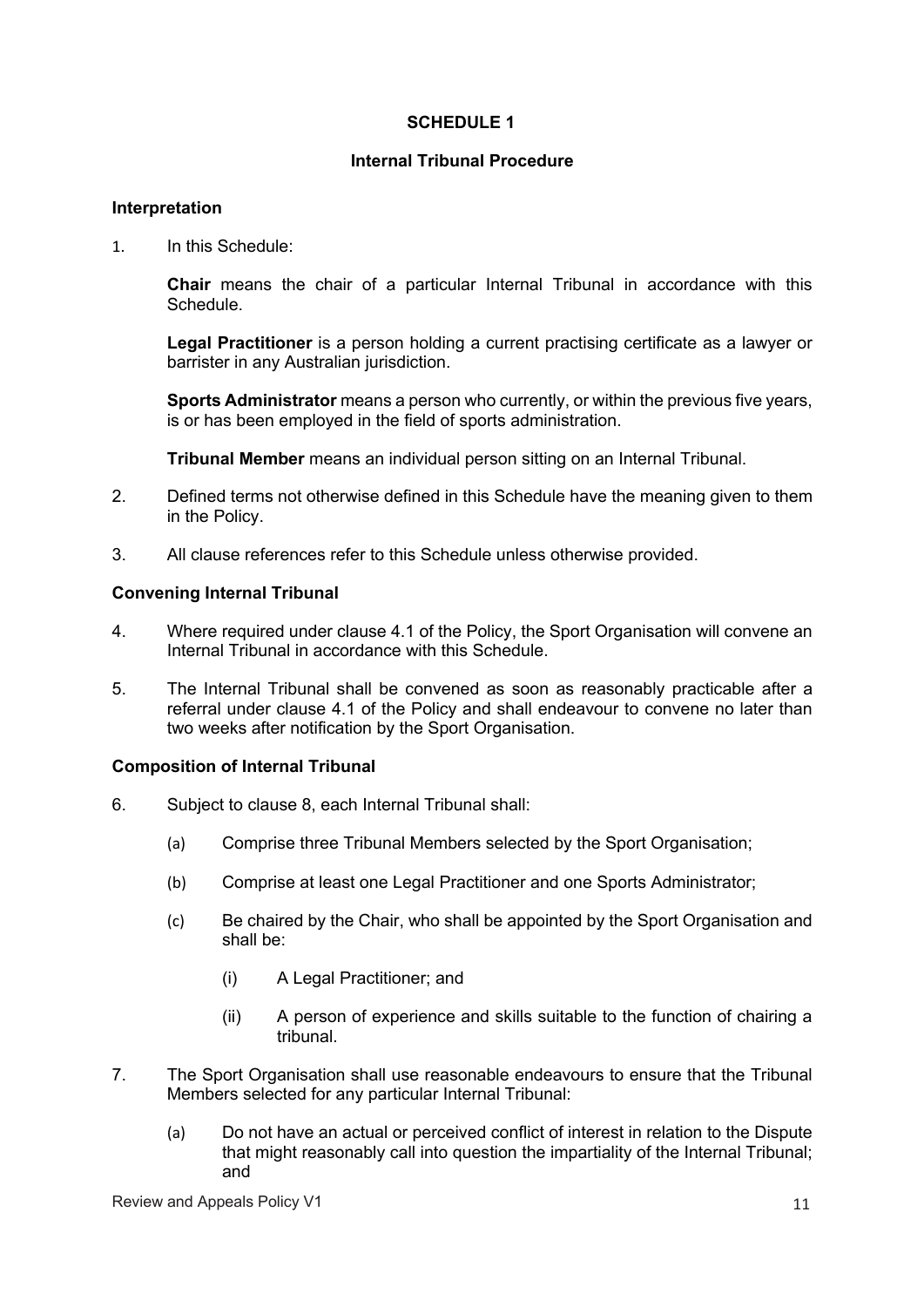- (b) Do not have any close personal connection to the Respondent(s) or the matters being considered by the Internal Tribunal.
- 8. Should a Tribunal Member become unable to sit on an Internal Tribunal following the convening of the Internal Tribunal for whatever reason, the Sport Organisation shall appoint a replacement Tribunal Member having regard to the requirements of clause 7.
- 9. Should a Respondent challenge the impartiality of any one or more Tribunal Member, the challenge will be determined by the Chair sitting alone, unless that challenge relates to the Chair in which case it will be determined by:
	- (a) The Sport Organisation Secretary or President/Chair; or
	- (b) If the Sport Organisation Secretary or President/Chair is unavailable or unable to act, the other members of the Internal Tribunal.
- 10. There shall be no right of appeal from a decision made under clause 9.
- 11. No Internal Tribunal decision shall be invalidated by any irregularity in the appointment of a Tribunal Member.

#### **Responsibilities of Chair**

- 12. Without limiting any other duties of the Chair set out under this Schedule, the person appointed as Chair of the Internal Tribunal shall have the following responsibilities:
	- (a) To chair hearings of the Internal Tribunal;
	- (b) To ensure accurate records are kept of all of the Internal Tribunal's proceedings and decisions, including at a minimum:
		- (i) Particulars of the hearing, including date, time and location;
		- (ii) The names of each Tribunal Member, party to the Dispute, witnesses called, and any other parties permitted to attend by the Internal Tribunal;
		- (iii) The decision of the Internal Tribunal, whether given to the parties orally, in writing or a combination of both, and the date(s) of communication; and
	- (c) To communicate to all parties of an Internal Tribunal the results of such Internal Tribunal and provide a copy of the record of result to the Sport Organisation within seven days of the hearing.

#### **Attendance at Internal Tribunal**

- 13. Each party to a Dispute shall be required to attend the Internal Tribunal hearing conducted under this Schedule.
- 14. The following persons shall be entitled to attend an Internal Tribunal hearing as required by the parties to the Dispute:
	- (a) Witnesses called to give evidence by a party to the Dispute;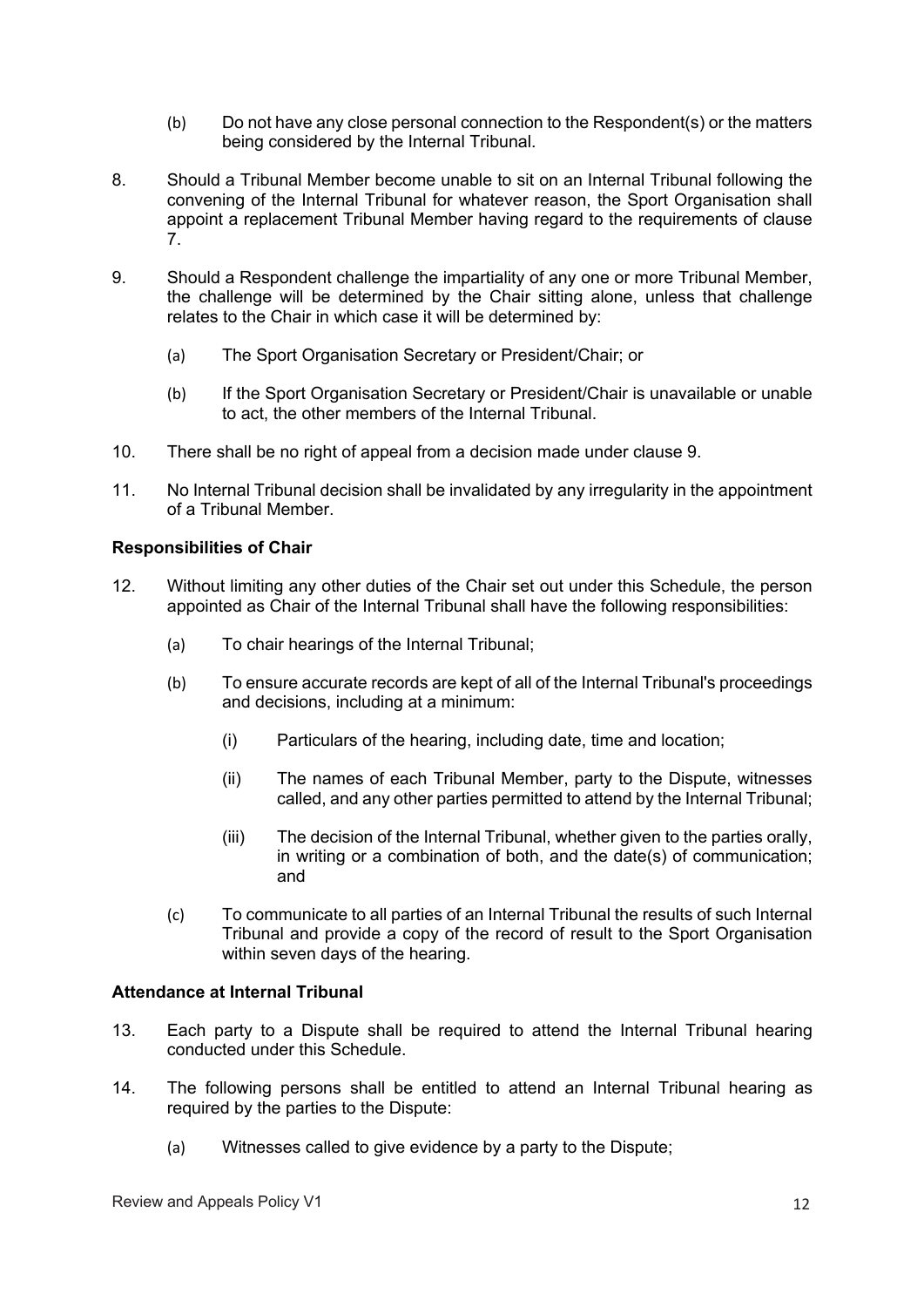- (b) Any person that the Chair in their absolute discretion believes will assist the Internal Tribunal and invites to attend the Internal Tribunal for that purpose; and
- (c) Where a party to the Dispute or a witness is under the age of 18 years, an adult adviser, which will in the absence of unavailability or other extraordinary circumstance be expected to be such person's parent or guardian.
- 15. Legal Practitioners are not permitted to appear before, or represent a party at, the Internal Tribunal unless in their personal capacity as a party to the Dispute. This clause does not prohibit a party seeking legal advice in relation to a Dispute or engaging a Legal Practitioner to prepare materials to be used by that party at the Internal Tribunal.
- 16. Each party to the Internal Tribunal shall bear their own costs.

#### **Non-attendance by a Party**

- 17. If a party to the Dispute (or representative of a party) fails to attend the Internal Tribunal hearing without reasonable cause, the hearing may proceed and a determination may be made by the Internal Tribunal in the absence of the party, provided that the Internal Tribunal is satisfied that this Schedule have been complied with.
- 18. A party to the Dispute may apply to the Chair to have an Internal Tribunal hearing:
	- (a) Adjourned; or
	- (b) Convened in another way (e.g., teleconference),

if there are compelling circumstances that warrant such steps being taken to avoid costs, hardship or significant inconvenience to one or more parties. The Internal Tribunal has sole discretion on whether or not to grant the application.

19. If a party to the Dispute fails to attend an Internal Tribunal hearing without reasonable cause, the hearing may proceed and a determination may be made by the Internal Tribunal in the absence of that person, provided that the Internal Tribunal is satisfied that all notification procedures under this Schedule have been carried out.

#### **Procedure of Internal Tribunal**

- 20. The Internal Tribunal shall conduct the hearing in such manner as it sees fit and may in its absolute discretion:
	- (a) Consider any evidence, and in any form that it deems relevant;
	- (b) Question any person giving evidence;
	- (c) Limit the number of witnesses presented to those who provide any new evidence; and
	- (d) Act in an inquisitorial manner in order to establish the truth of the issue/case before it.
- 21. Without limiting the Internal Tribunal's power to regulate its own procedure as it sees fit, the Internal Tribunal shall ordinarily proceed in accordance with the following steps: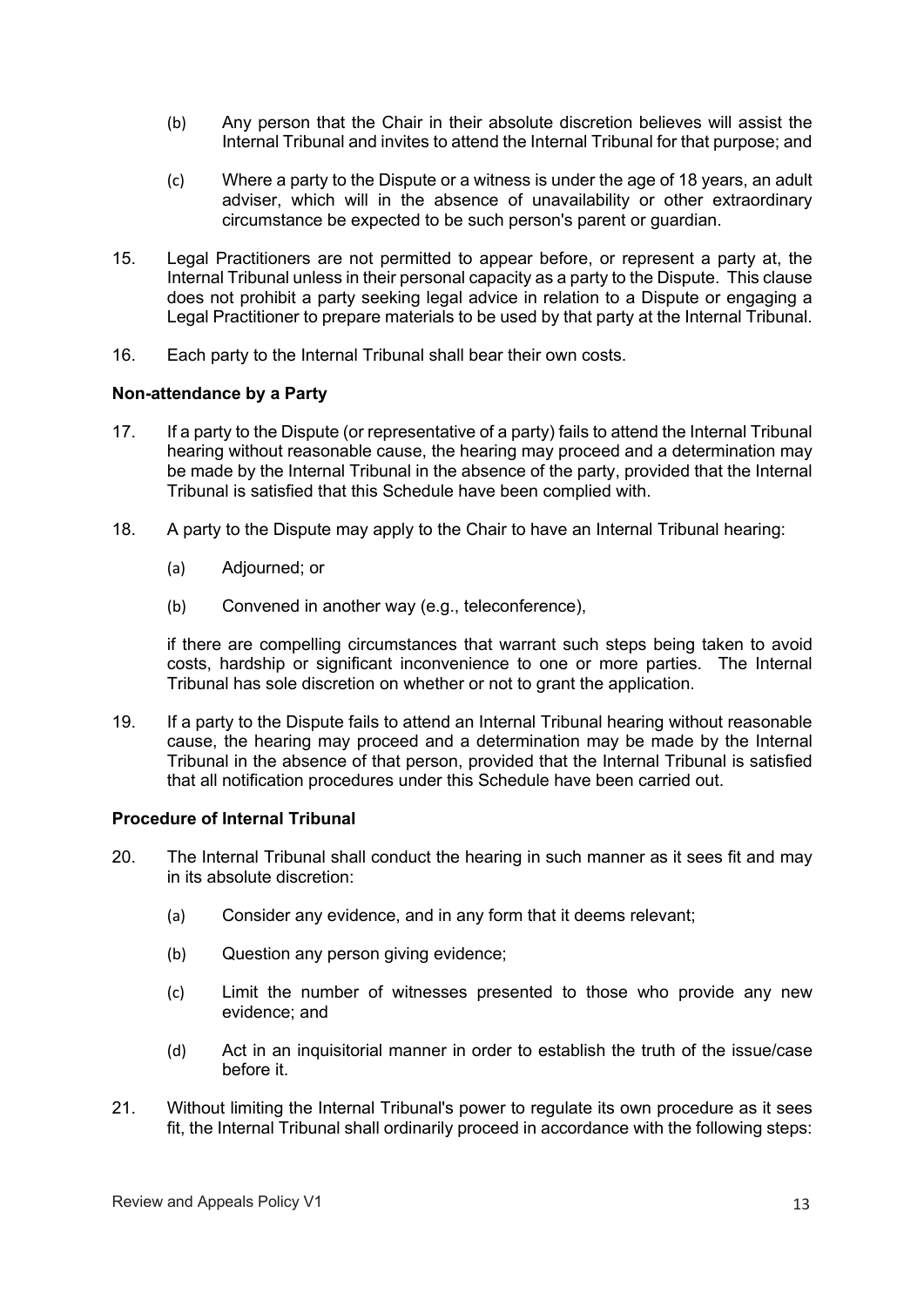- (a) If a body corporate or a Sport Organisation is a party to an Internal Tribunal hearing, one member of that body corporate or Sport Organisation shall be appointed by the body corporate or Sport Organisation to act as spokesperson for such body at the Internal Tribunal.
- (b) At the commencement of a hearing, the Chair will identify the Tribunal Members and determine whether each party is present.
- (c) Each party will be notified of their right to remain in the hearing until all evidence is presented but not to be present while the Internal Tribunal considers its findings.
- (d) The Chair shall advise all those persons present of the method of recording the hearing (if any).
- (e) Each party shall proceed to give evidence and the witnesses (if any) shall be called upon to give their evidence in turn, subject to the approval of the number of witnesses to be called by the Internal Tribunal in its discretion. Each party (or, if they are a minor his/her adviser) may ask questions of the other party or any witness called.
- (f) Each witness shall be entitled to leave the Internal Tribunal hearing after giving evidence unless otherwise directed by the Internal Tribunal. Witnesses shall be entitled to remain in the hearing room after giving evidence with the permission of the Internal Tribunal.
- (g) Where a person under the age of 18 exercises his/her right to have an adult observer or adviser present in accordance with this Schedule, a reasonable opportunity for consultation between the minor and the adviser shall be provided by the Internal Tribunal.
- (h) The Internal Tribunal may, so as to limit inconvenience to witnesses, allow evidence to be given by telephone or videoconference.
- 22. At the conclusion of all of the evidence and submissions the Chair shall ask the parties and all other persons present to leave the hearing room while the Internal Tribunal considers its findings.
- 23. The decision of the Internal Tribunal shall be given by the Chair in the presence of the parties to the Dispute, unless a party chooses not to remain. If:
	- (a) One of the parties is not present, the Chair may give the decision orally, and must communicate the decision to the non-attending party in writing as soon as practicable; or
	- (b) None of the parties are present, the Chair must communicate the decision to each of the parties and the relevant Sport Organisation in writing as soon as practicable.
- 24. The Internal Tribunal may reserve its decision but if it does so, it will provide its decision within 14 days of the hearing.
- 25. The Internal Tribunal is not obliged to give oral or written reasons for any decision made by it under this Schedule but may do so if it wishes.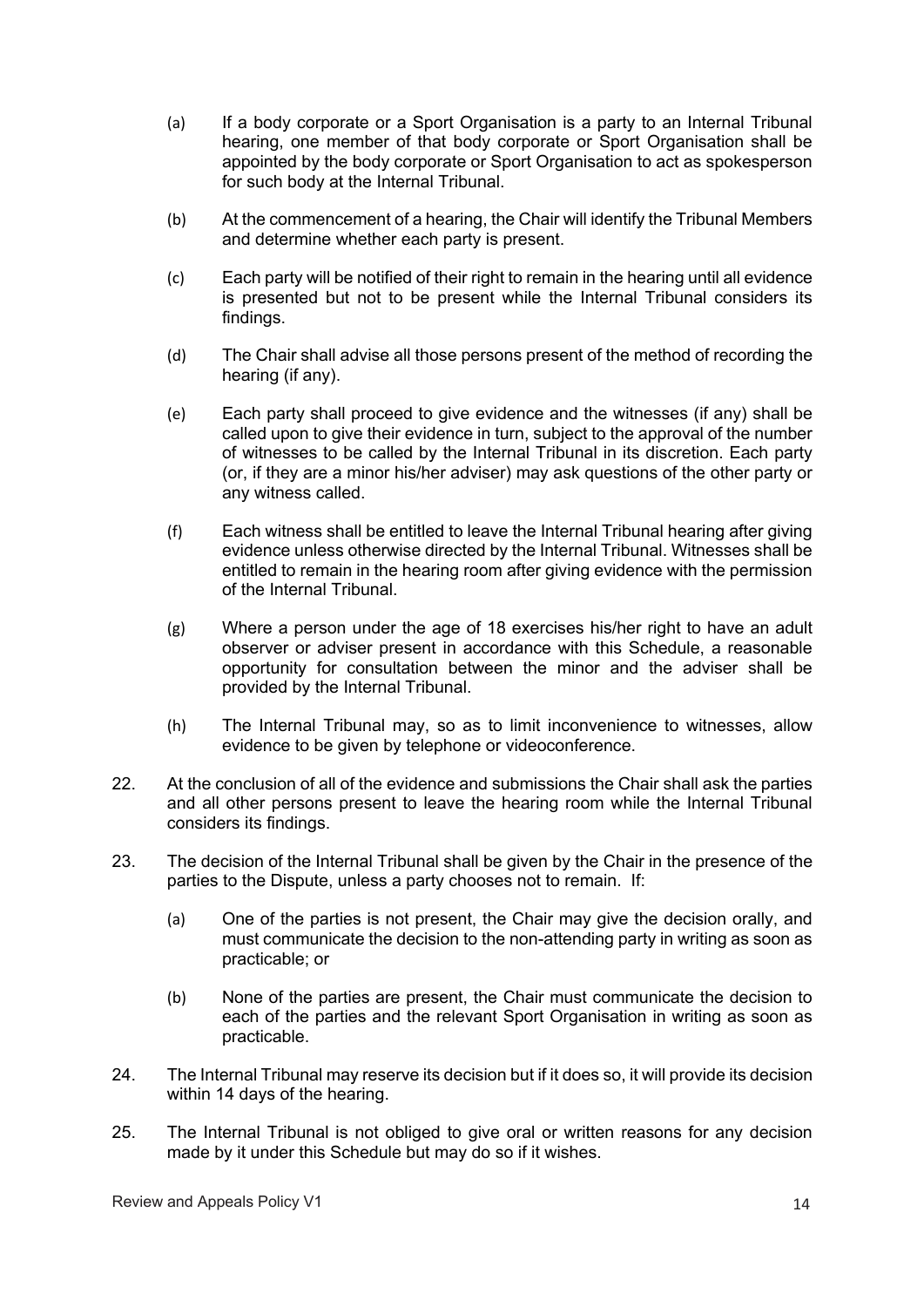#### **SCHEDULE 2**

#### **Internal Appeals Tribunal Procedure**

#### **Interpretation**

1. In this Schedule:

**Appeal Chair** means the chair of a particular Internal Appeals Tribunal in accordance with this Schedule.

**Tribunal Member** means an individual person sitting on an Internal Appeals Tribunal.

- 2. Defined terms not otherwise defined in this Schedule have the meaning given to them in the Policy or Schedule 1, as the case may be.
- 3. All clause references refer to this Schedule unless otherwise provided.

#### **Convening Internal Appeals Tribunal**

- 4. As required under clause 5.4(b) of the Policy, the Sport Organisation will convene an Internal Appeals Tribunal in accordance with this Schedule.
- 5. The Internal Appeals Tribunal shall be convened as soon as reasonably practicable after a referral under clause 5.4(a) of the Policy and shall endeavour to convene no later than two weeks after notification by the Sport Organisation.

#### **Composition of Internal Appeals Tribunal**

- 6. Subject to clause 7, each Internal Appeals Tribunal shall
	- (a) Comprise three Tribunal Members selected by the Sport Organisation;
	- (b) Comprise at least one Legal Practitioner and one Sports Administrator; and
	- (c) Be chaired by the Appeal Chair who shall be appointed by the Sport Organisation and shall be:
		- (i) A Legal Practitioner; and
		- (ii) A person of experience and skills suitable to the function of chairing an Internal Appeals Tribunal,

none of whom sat on or was involved in the original Hearings Tribunal for the Dispute subject of the appeal.

7. Clauses 6 to 9 (inclusive) of Schedule 1 apply to an Internal Appeals Tribunal with any necessary amendments.

#### **Procedure of Internal Appeals Tribunal**

8. Subject to this Schedule, the Internal Appeals Tribunal and persons appearing before it are bound by the same procedures under this Policy as if the Internal Appeals Tribunal was the Internal Tribunal hearing a matter at first instance.